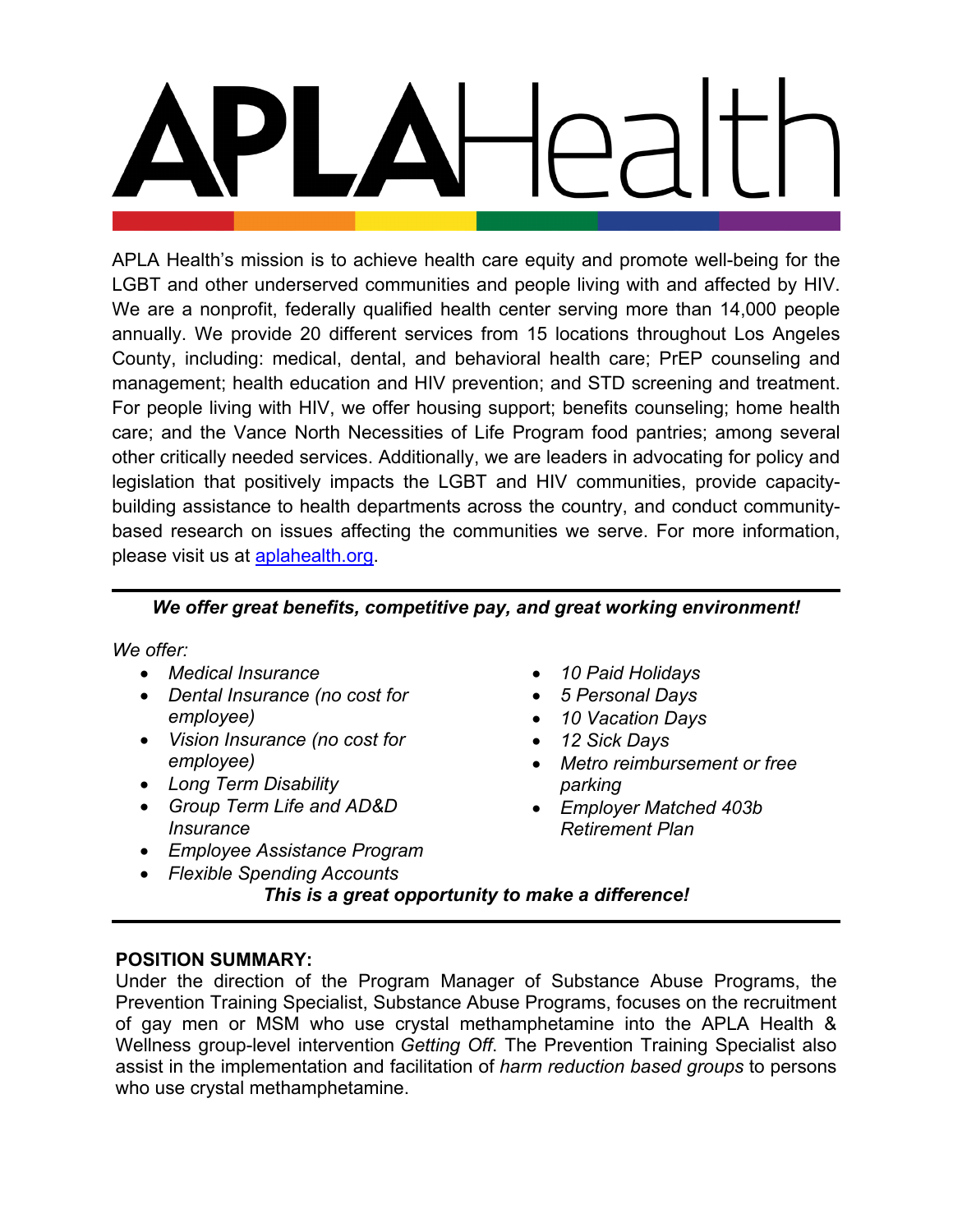## **ESSENTIAL DUTIES AND RESPONSIBILITIES:**

- The Prevention Training Specialist ensures that the program is operates in alignment with APLA Health & Wellness harm reduction philosophy and larger health education goals.
- Under the guidance of the Certified Alcohol Drug Counselor (CADC) provide assistance during harm reduction groups and group-level intervention
- Assist in the development and promotion of the social marketing campaign for the substance use programs
- Ensure clients files are upheld and managed to contractual standards
- Maintain records of in collaboration with the Certified Alcohol Drug Counselor
- Assist in the implementation of quarterly community forums/town halls designed to raise community awareness about the impact of crystal methamphetamine on the community.
- Provide support and referrals to clients when appropriate
- Maintain client retention into program offerings
- Adhere to emergency protocols and notify appropriate staff and supervisors if challenges occur during group intervention
- Maintain open and accurate verbal and written communications with program manager and staff.
- Provide updates on substance use and program findings during monthly staff meetings.
- Assist the program manager and CADC in the development and implementation of in-person or virtual community forums and workshops.
- Ensure culturally and linguistically relevant services.
- Serve as speaker/facilitator for trainings as needed.
- Prepare quantitative and qualitative reports as assigned.
- Maintain and ensures documentation required by funders and agency.

## OTHER DUTIES MAY BE ASSIGNED TO MEET BUSINESS NEEDS. **REQUIREMENTS:**

Training and Experience:

Associates degree in a human services related field and one year experience working with gay men or MSM who use crystal methamphetamine. Successful completion of background screening. Preferred bilingual in English and Spanish.

Experience in outreach, community organizing and in conducting educational trainings. Familiarity with crystal methamphetamine use/abuse challenges and harm-reduction strategies. Experience in a nonprofit environment preferred; specific training/experience on sexual health and wellness. Training and/or experience working in HIV prevention and health education/health promotion, substance abuse treatment and program development.

### Knowledge of:

Health disparities; sexual health and wellness inclusive of HIV and STIs; harm reduction theory; behavior modification theory; human sexuality, substance use